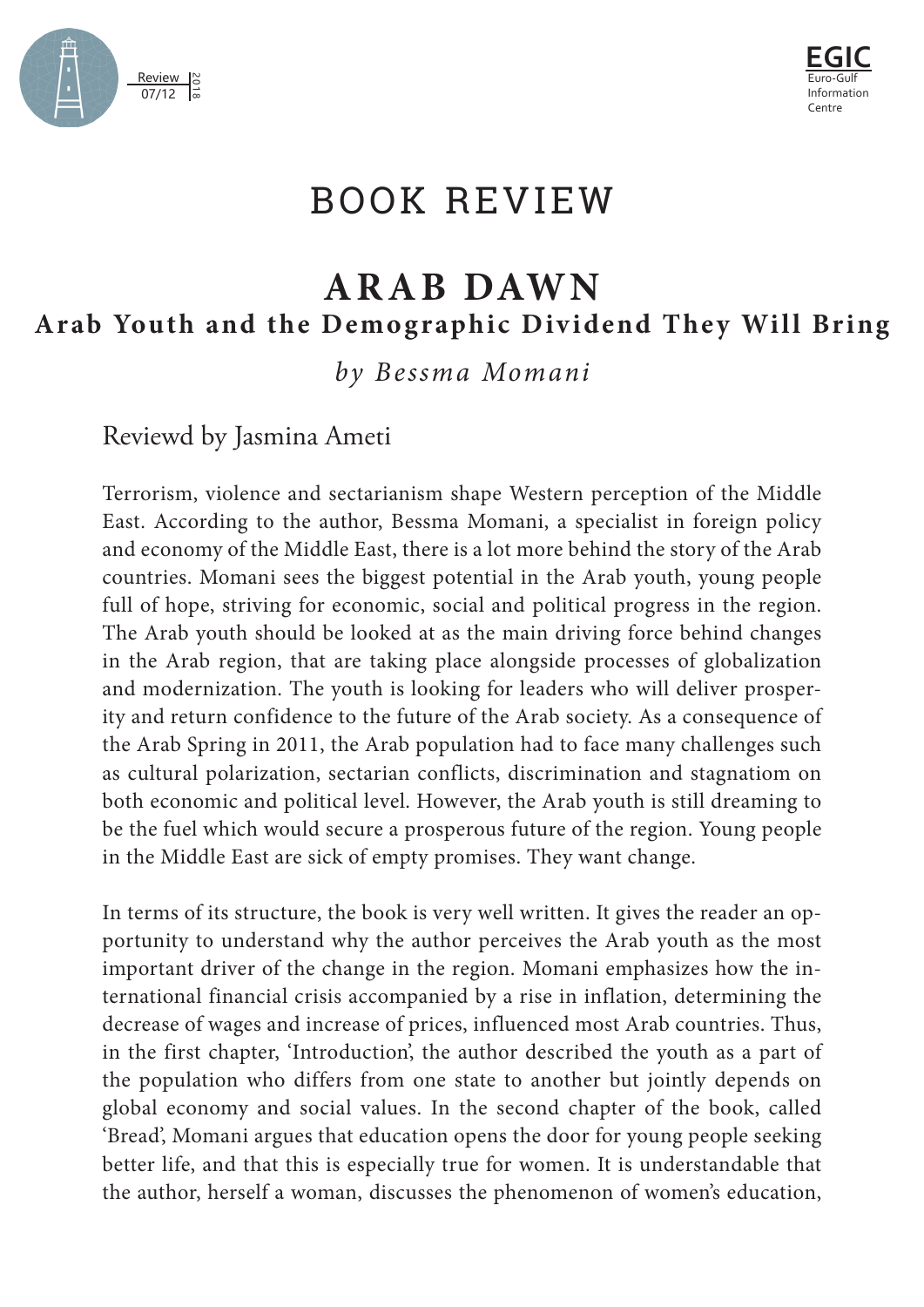life traps and opportunities in the Arab countries. For most women, education opens more opportunities and therefore makes them less dependent on men. Many Arab young men, who participated in a cross-national survey, conducted by Momani for this volume, said that women should take care of houses and children. According to the author, young women in the Arab world want to be independent and educated while being married and hence pose challenges to regional society norms. Due to high unemployment in the region, young Arabs pursue higher education as an accelerator. The Arab world, argues the author, should rely on the youth in order to boost its economy. Young people in the Arab world blame socio-cultural differentiation for stagnating economic and political progress. As it is pointed out in the third chapter called 'Freedom', young Arabs think differently than the elderly. The former are very much engaged in civic issues, especially thanks to the spread of technologies and access to information sharing, exposing them to a wide range of ideas and opinions on different socio-political concerns. Nowadays, young people in the Arab region have the opportunity to access various tv channels and political shows that talk about governments and their failures, providing information about political and social events. Thus, a critical conscience has developed with regards to issues of nepotism, corruption, unemployment. In the fourth chapter, called 'Identity', Momani discussed identity issues emphasizing how modernity and tradition can go hand in hand. Most Arab youth have strong faith in Islam, however they feel religiosity has been transformed in a political tool or a tool for societal control. Young people of the Arab world, mainly women, claim that wearing the hijab should be their personal choice. However, many times women wear a hijab to avoid public harassment or pressure from their families. Because of the increased mobility of young Arabs, multiculturalism and foreign cultures have reached Arab societies and it is not unusual to see a woman wearing a hijab and blue jeans. Migration can also play a role. Today, many young Arabs living in the West maintain close relations with home and people are more interlinked thanks to new technologies and telecommunications. Young Arab people are exposed to different cultures and values and at times act as transmitters to bring those back to the Arab society. Momani therefore views the Arab youth as having a positive impact not only on the Arab region but also on Western countries, in a kind of circularity. In spite of its comprehensiveness, there are two critical points lacking and that might further enhance this book. First, the author never referres to Arab migrants having a negative effect on Western societies. Yet many Western countries are struggling with radicalisation of migrants in the form of extremism and violence. Second, in the beginning of the book, Momani makes a connection between the Arab world and terrorism, but she could go deeper and analyse why is it so and how Arabs perceive this ''label''.